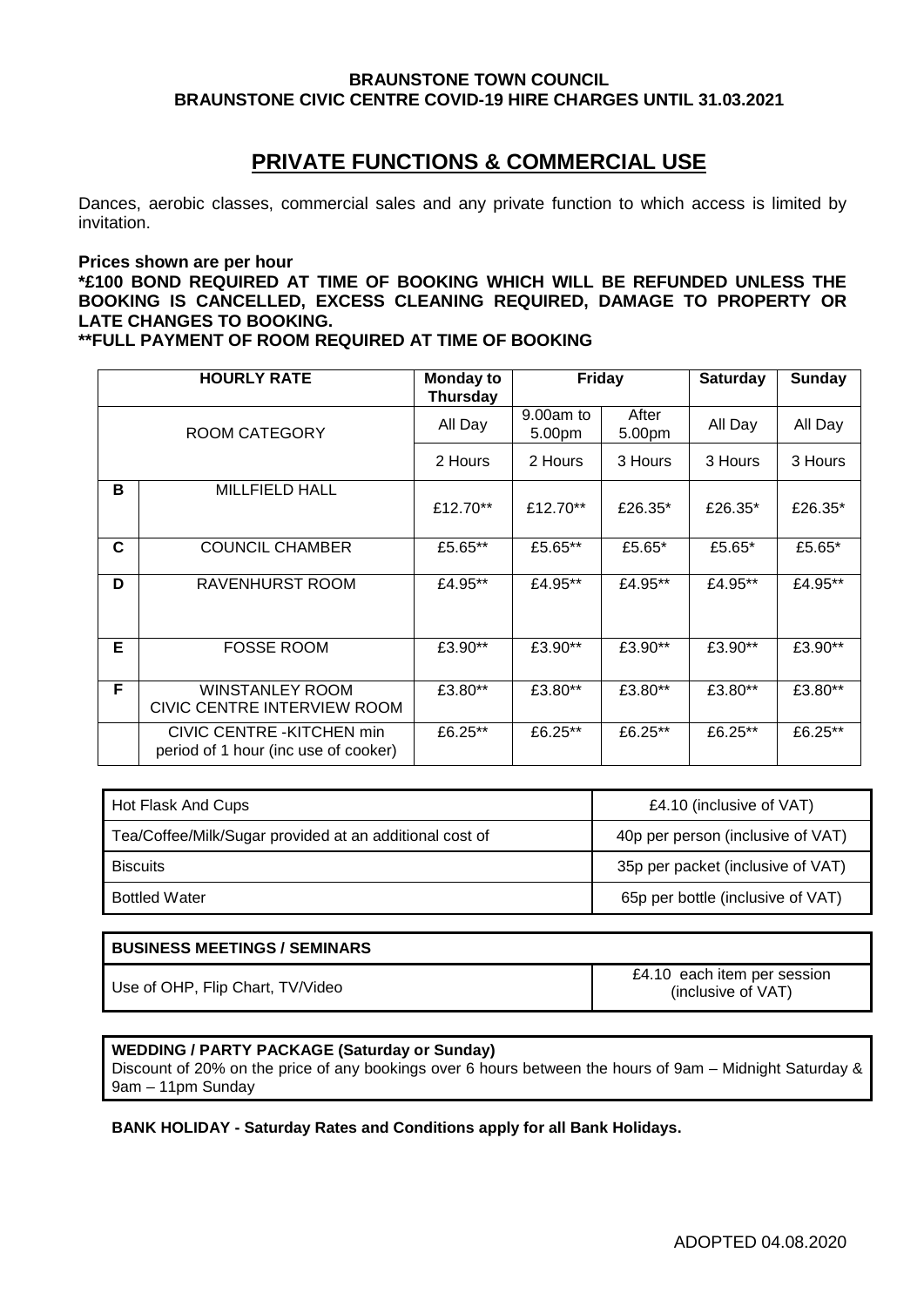## **BRAUNSTONE TOWN COUNCIL BRAUNSTONE CIVIC CENTRE COVID-19 HIRE CHARGES UNTIL 31.03.2021**

## **PRIVATE FUNCTIONS - BRAUNSTONE TOWN RESIDENTS**

HOW TO QUALIFY: Registered elector and proof of identity required

### **Prices shown are per hour**

**\*£100 BOND REQUIRED AT TIME OF BOOKING WHICH WILL BE REFUNDED UNLESS THE BOOKING IS CANCELLED, EXCESS CLEANING REQUIRED, DAMAGE TO PROPERTY OR LATE CHANGES TO BOOKING.**

**\*\*FULL PAYMENT OF ROOM REQUIRED AT TIME OF BOOKING**

|   | <b>HOURLY RATE</b>                                                 | <b>Monday to</b><br><b>Thursday</b> | <b>Friday</b>         |                 | <b>Saturday</b> | <b>Sunday</b> |
|---|--------------------------------------------------------------------|-------------------------------------|-----------------------|-----------------|-----------------|---------------|
|   | ROOM CATEGORY                                                      | All Day                             | $9.00am$ to<br>5.00pm | After<br>5.00pm | All Day         | All Day       |
|   |                                                                    | 2 Hours                             | 2 Hours               | 3 Hours         | 3 Hours         | 3 Hours       |
| в | <b>MILLFIELD HALL</b>                                              | £12.00**                            | £12.00**              | £25.30*         | £25.30*         | £25.30*       |
| C | <b>COUNCIL CHAMBER</b>                                             | £5.15**                             | £5.15**               | £5.15*          | £5.15*          | £5.15*        |
| D | RAVENHURST ROOM                                                    | £4.65**                             | £4.65**               | £4.65**         | £4.65**         | £4.65**       |
| Е | <b>FOSSE ROOM</b>                                                  | £3.60**                             | £3.60**               | £3.60**         | £3.60**         | £3.60**       |
| F | WINSTANLEY ROOM<br>CIVIC CENTRE INTERVIEW ROOM                     | £3.55**                             | £3.55 $**$            | £3.55**         | £3.55 $**$      | £3.55**       |
|   | CIVIC CENTRE - KITCHEN min<br>period of 1 hour (inc use of cooker) | £5.95**                             | £5.95**               | £5.95**         | £5.95**         | £5.95**       |

| Hot Flask And Cups                                      | £4.10 (inclusive of VAT)          |  |  |
|---------------------------------------------------------|-----------------------------------|--|--|
| Tea/Coffee/Milk/Sugar provided at an additional cost of | 40p per person (inclusive of VAT) |  |  |
| <b>Biscuits</b>                                         | 35p per packet (inclusive of VAT) |  |  |
| <b>Bottled Water</b>                                    | 65p per bottle (inclusive of VAT) |  |  |

# **BUSINESS MEETINGS / SEMINARS** Use of OHP, Flip Chart, TV/Video **EXALL AND SECUTE 12.10 each item per session**

## **WEDDING / PARTY PACKAGE (Saturday or Sunday)**

Discount of 20% on the price of any bookings over 6 hours between the hours of 9am – Midnight Saturday & 9am – 11pm Sunday

**BANK HOLIDAY - Saturday Rates and Conditions apply for all Bank Holidays.**